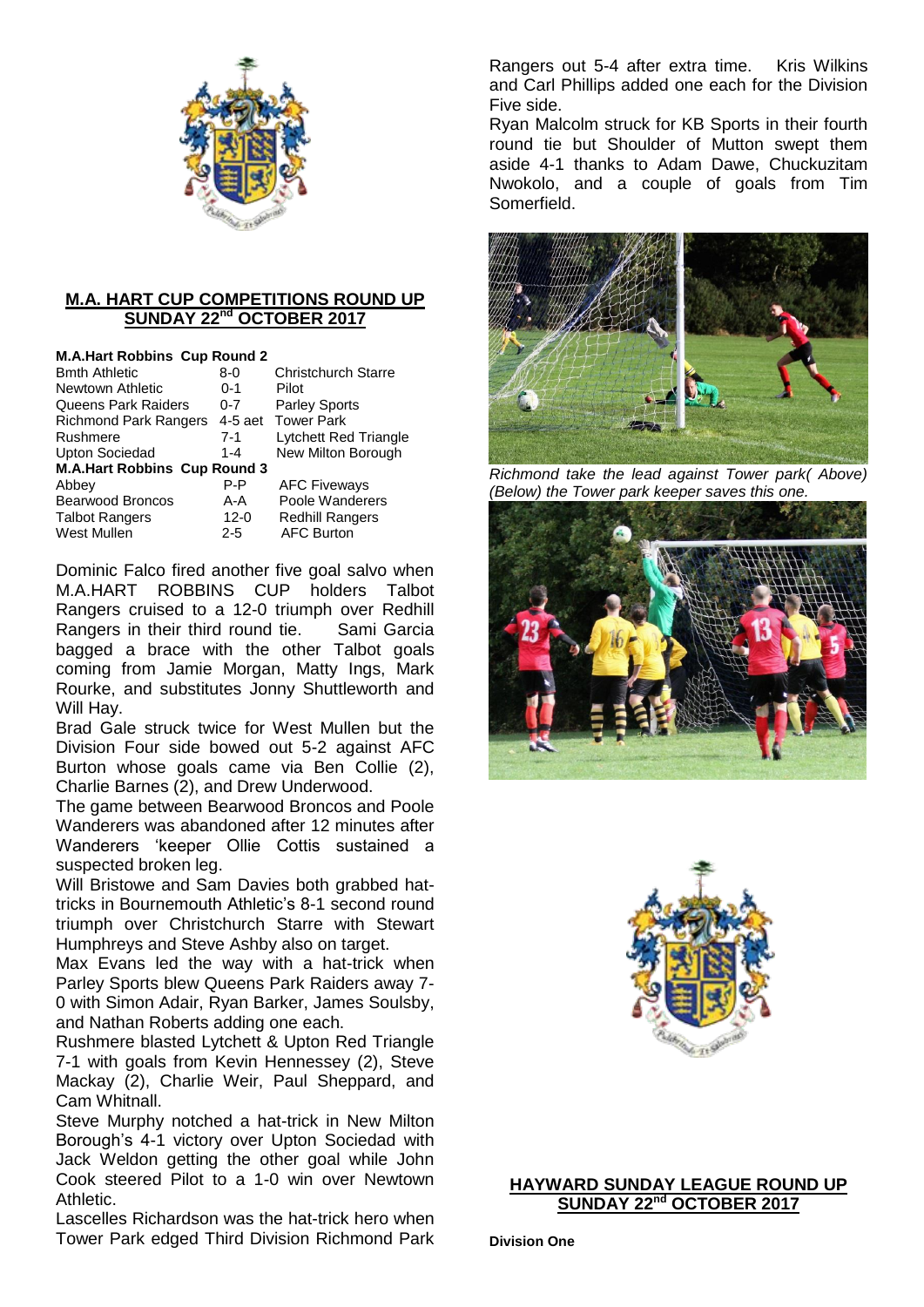Vienna Suttoners P-P East Christchurch SSC

| <b>Division Two</b>  |          |
|----------------------|----------|
| <b>AFC Stourvale</b> | $4 - 2$  |
| <b>Bmth Electic</b>  | P-P      |
| Magpies              | $2 - 13$ |
| NMO Res              | 6-3      |

JP Morgan **Bmth Sports** Loch & Quay AFC Wimborne

James Jose was the five goal star when second placed NMO Reserves emerged 6-3 winners against AFC Wimborne in DIVISION TWO. Ashley Booker was the other NMO scorer with Wimborne replying through Gary Bacon and a couple of goals from George Corbin.

Rhys Jones bagged a hat-trick with Sean Leadbetter, Harry Cooper, George Hatch, and Pepe Smith adding two each when hundred per cent pacesetters Loch & Quay blitzed Magpies 13-2. Ed Brewer and River Smith were also on target for the leaders with James Carter and Pete Jones providing some consolation for the Magpies.

Kelly Barth gave bottom placed JP Morgan a two goal lead but AFC Stourvale came back to win 4- 2 thanks to Tom Robbie, Alex Young, and a couple of goals from Alistair Garard.



*Loch & Quay v Magpies (below) Loch & Quay on the attack*





| POS | <b>DIVISION TWO</b>              |   | w |              |              | GD.   |    |
|-----|----------------------------------|---|---|--------------|--------------|-------|----|
|     | Loch and Quay First              |   |   | $\mathbf{0}$ | $\mathbf{0}$ | 34    | 21 |
|     | N M O Reserves                   | 6 | 3 | 1            | 2            | -3    | 10 |
| 3   | <b>Rushmere First</b>            | 5 | 3 | 0            | 2            | -3    | 9  |
| 4   | Bournemouth Electric (Sun) First | 4 | 2 | 1            |              | 4     |    |
| 5   | <b>AFC Stourvale First</b>       | 5 | 2 | 1            | 2            | 1     |    |
| 6   | <b>AFC Wimborne First</b>        | 5 | 2 | 1            | 2            | -8    |    |
|     | Parley Sports Sunday             | 6 |   | з            | 2            | -2    | 6  |
| 8   | Magpies (Sunday) First           | 6 |   | 1            | 4            | $-19$ |    |
| 9   | Bournemouth Sports Sunday        | 5 |   | 0            | 4            | -4    | 3  |
| 10  | JPMorgan First                   | 5 |   | O            | Δ            |       | з  |

### **Division Three**

| AFC Burton Res | $3-4$ | Vienna Suttoners res |
|----------------|-------|----------------------|
| West Howe      | ი-ი   | Tavla Spor           |

West Howe and Tavla Spor both emerged with unbeaten records intact in DIVISION THREE when they cancelled each other out in a 0-0 draw. AFC Burton Reserves came back well with goals from Dan Cook, Sean Magookin, and Barnaby Nicholls after Vienna Suttoners had taken a three goal lead courtesy of Luke Statton and a Will Stone brace but, just as it looked as if the tailenders had salvaged a point, substitute Luke Scoble grabbed an  $85<sup>th</sup>$  minute winner to give Suttoners the edge 4-3.

| POS | <b>DIVISION THREE</b>              | P  | w |   |   | GD  | PTS |
|-----|------------------------------------|----|---|---|---|-----|-----|
|     | Poole Wanderers First              | 6  | 5 | O |   |     | 15  |
|     | <b>Tavla Spor First</b>            | 5  | 3 | 2 | 0 | 17  | 11  |
| 3   | <b>AFC Fiveways First</b>          | 4  | 2 |   | 1 | 10  | 7   |
| 4   | West Howe Sunday                   | 3  | 2 |   | O | 5   |     |
| 5   | <b>Richmond Park Rangers First</b> | 6  | 2 | 1 | 3 | -2  | 7   |
| 6   | Vienna Suttoners Reserves          | 4  | 2 | O | 2 | -3  | 6   |
|     | The Tavern First                   | 3  |   |   | 1 | -4  | 4   |
| 8   | <b>Bournemouth Athletic First</b>  | 3  | 1 | ∩ | 2 | -5  | 3   |
| 9   | Ferndown Forest First              | 4  | O | 1 | 3 | -9  |     |
| 10  | AFC Burton Res (Sun)               | ิค | ŋ |   | 5 | -16 |     |
|     |                                    |    |   |   |   |     |     |

### **Division Four**

| $1 - 3$ | <b>Alderney Manor</b> |
|---------|-----------------------|
| $5-2$   | Morden                |
| $3-6$   | Portchester           |
|         |                       |

Tradecost UAB Reserves netted through Jim Crossin (2) and Kyle Graham but the DIVISION FOUR leaders surrendered their unbeaten record when Portcastrian toppled them 6-3 through Mark